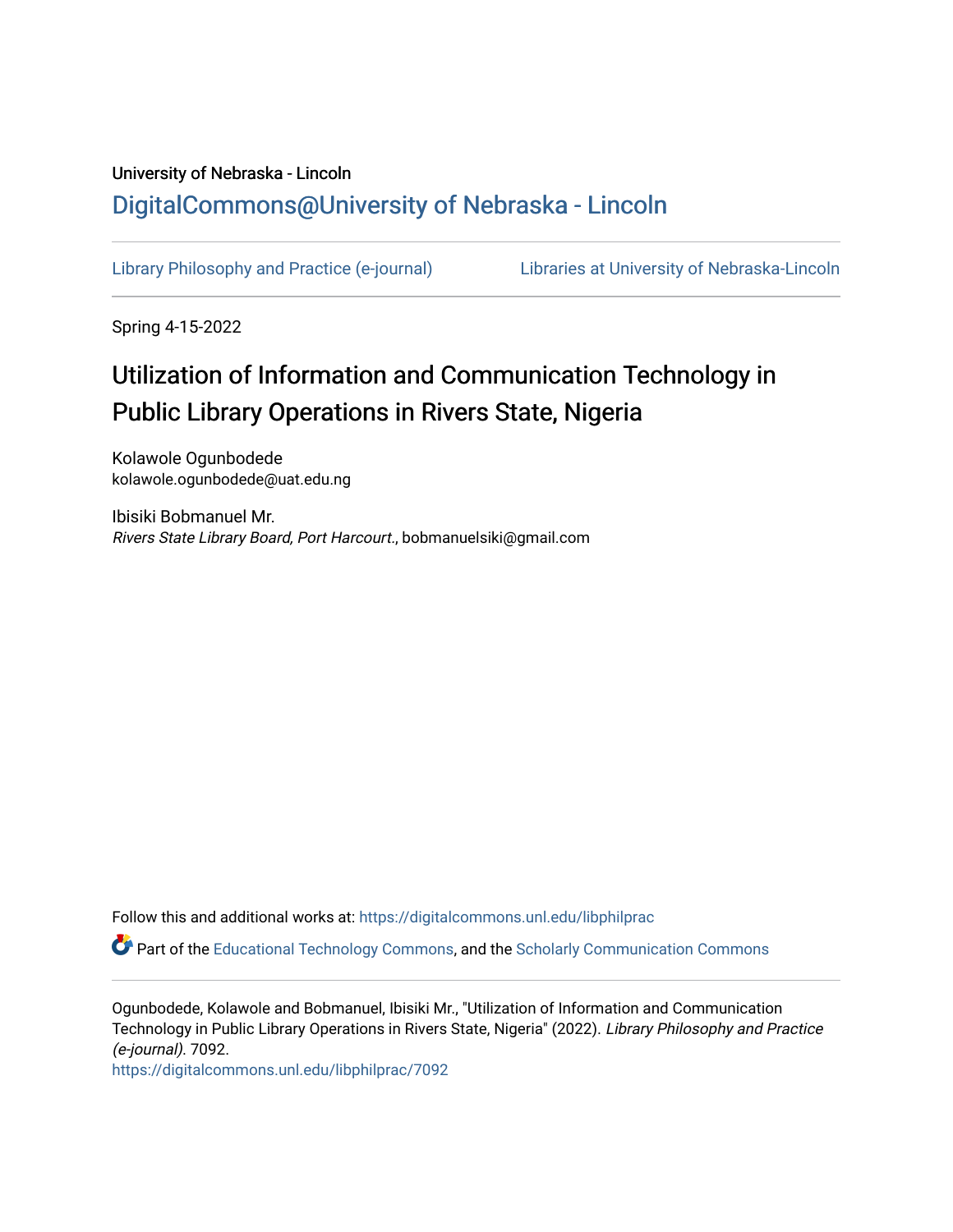# **Utilization of Information and Communication Technology in Public Library Operations**

**in Rivers State, Nigeria**

**By**

**Kolawole Francis Ogunbodede The University Library, University of Africa, Toru-Orua, Bayelsa State, Nigeria. [kolawole.ogunbodede@uat.edu.ng](mailto:kolawole.ogunbodede@uat.edu.ng)**

**Ibisiki Bobmanuel Rivers State Library Board, Port Harcourt. [bobmanuelsiki@gmail.com](mailto:bobmanuelsiki@gmail.com)**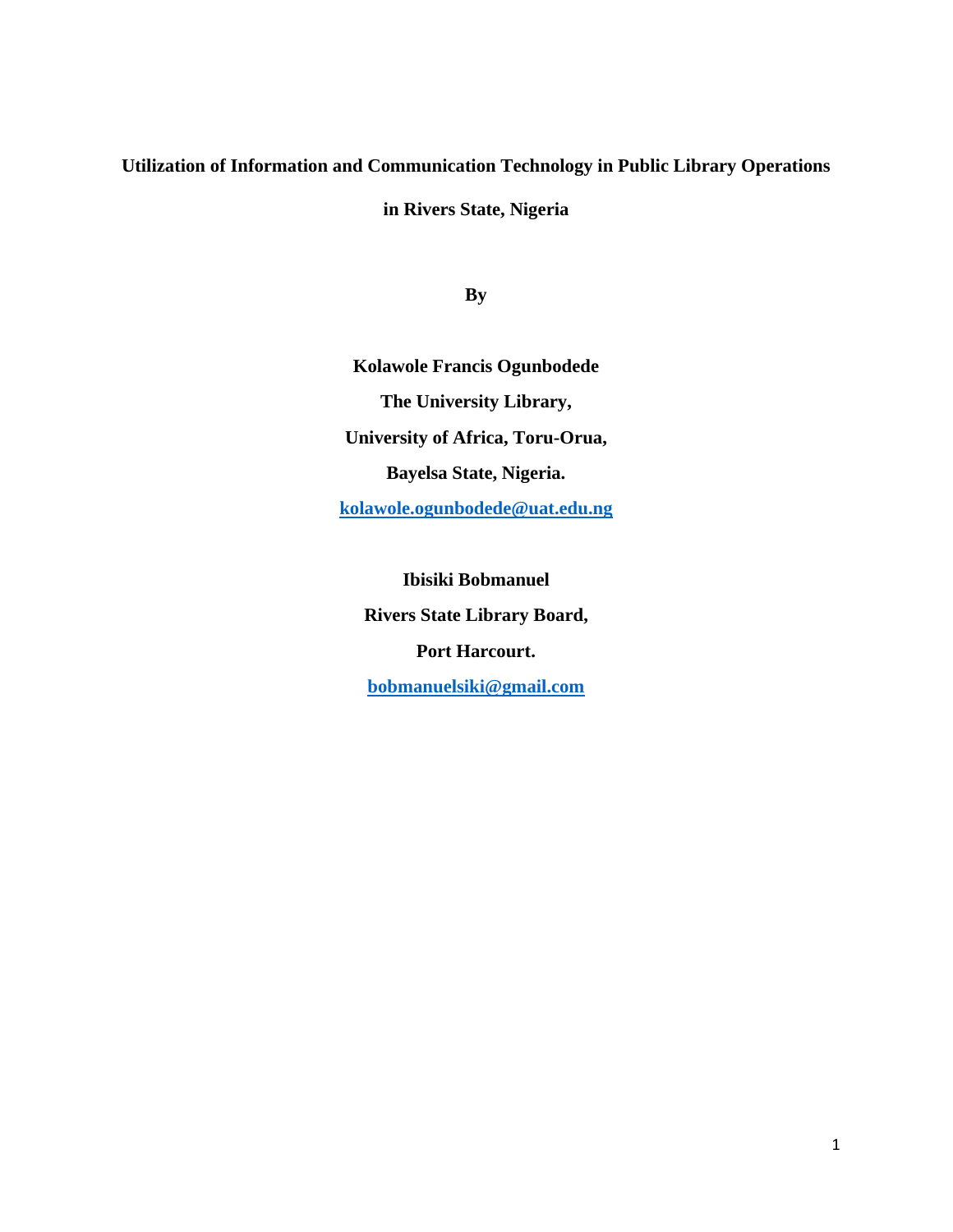# **Abstract**

The paper examined the utilization of Information and Communication Technology (ICT) in public library services in Rivers State, Nigeria. Three (3) research questions guided this study. The researchers adopted a descriptive survey design. The sample of the study comprised 18 library staff out of a total population of 22 staff in the public library. The total enumeration sampling techniques were used for this study because the sample is not large. Data were collected using a structured questionnaire. The validity of the instrument was investigated by checking the content validity of the instrument and the instrument proved valid because the items in the instrument are appropriate in terms of subject contents. Cronbach Alpha technique was used to determine the reliability coefficient of the instrument and an index of 0.86 was gotten. This shows that the internal consistency of the instrument is high and good. Data were analyzed using percentages, and frequency count while SPSS was used to generate the mean and standard deviation**.** The findings revealed that there is an acute shortage of ICT facilities in the public library in Rivers State. The commonly available ICT facilities in the public library were computers, printers, photocopiers, uninterrupted power supply, scanners, and Smartphones. The findings discovered that there is a general poor usage of ICT facilities in library operations. It was also established that lack of adequate funding, poor internet connectivity, and poor electricity supply were some of the major challenges to the use of ICT facilities in the public library in Rivers State. Based on the findings, the researchers recommended among others that the state government should provide adequate funding for the library to acquire the necessary ICT infrastructures, ICT facilities, and alternative sources of power supply. The study, therefore, concluded that public libraries in Nigeria must make use of ICT facilities and resources if they are to remain relevant in this digital era.

**Keywords:** Public library, Information and Communication Technology, Rivers State, Nigeria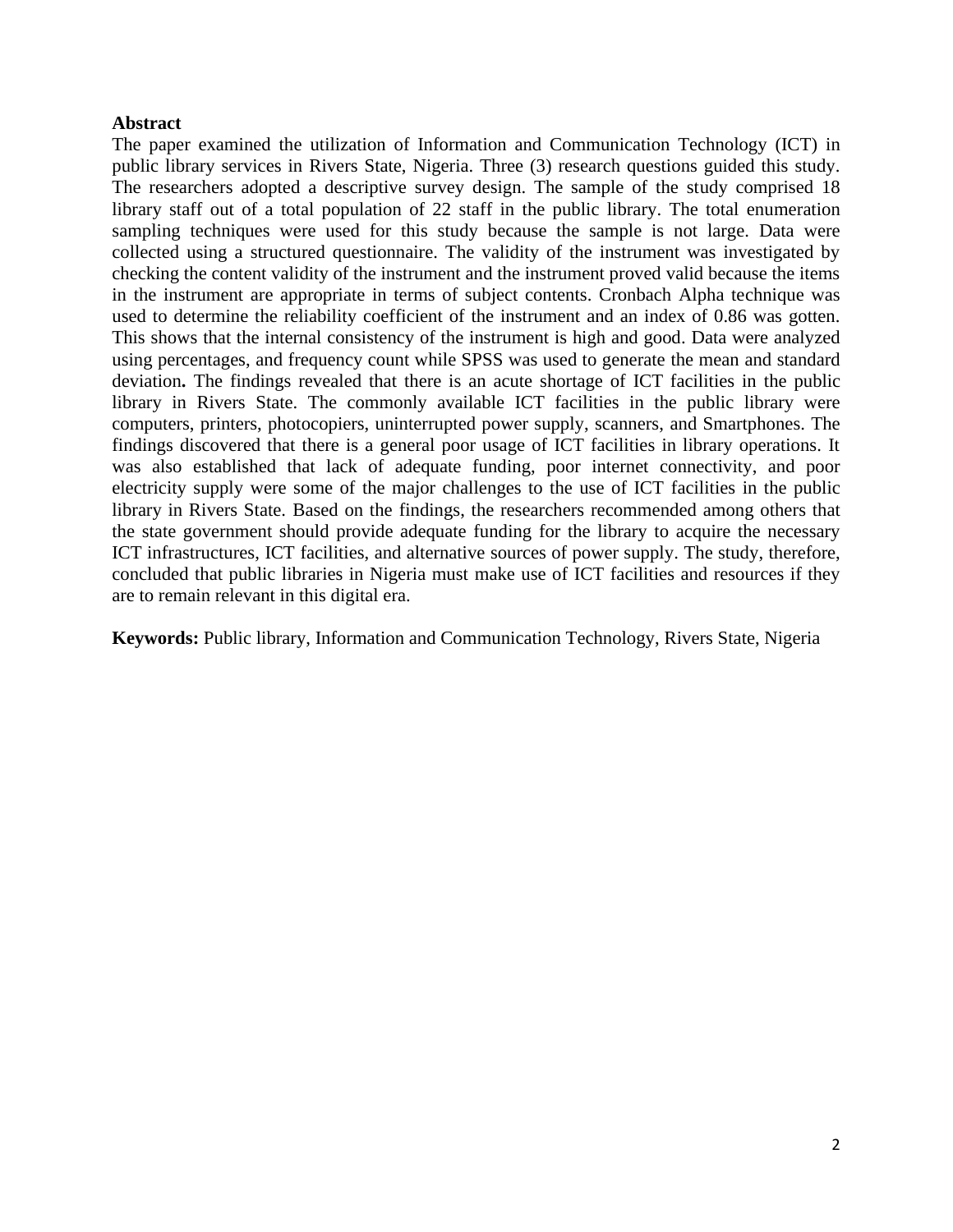## **Introduction**

Public libraries are those that are funded by the government and are open to everyone. They are generally established to provide unrestricted access to information resources free of charge to people from various walks of life. According to UNESCO public library manifesto cited by Edoka, (2000) defined the public library as the local center of information, making all kinds of knowledge and information readily available to its users. It provides a wide range of resources and services regardless of race, nationality, age, gender, religion, language, disability, and educational attainment among others. Because it is open to all types of users, the public library is often referred to as the people's university. Public libraries are found in almost every country and are often considered essential to having a well-educated and literate community.

With the advent of Information and Communication Technology (ICT), public libraries' services have been transformed as they now provide digital resources and services to their users. ICT is described by Akanbi et al. (2020) as the electronic means of capturing, processing, storing, and communicating information. ICT comprises all the electronic infrastructure and facilities employed by libraries to improve and provide efficient services and it includes telecommunications technologies, such as telephone, cable, satellite, TV and radio, computermediated conferencing and videoconferencing, Internet-based facilities, software applications, printers, laminators, faxes, and photocopiers. The digital convergence of computer technologies, telecommunication technologies, and other media communication technologies gave rise to ICT. ICT acceptance and use by organizations and individuals is more widespread today than ever before, and it is being employed in a variety of library settings (Chisenga 2006).

In the 1940s, western countries began to use ICT in library and information work, and by the mid-1960s, substantial changes had occurred in library operations. The way information is obtained, processed, stored, accessed, and disseminated is among the biggest changes. The Internet's emergence has radically altered the landscape of library and information services. Information technology has produced several opportunities for information professionals all across the world as a result of its impact. The advent of microcomputers, which were mostly restricted to university and research libraries, ushered in the adoption and usage of ICT in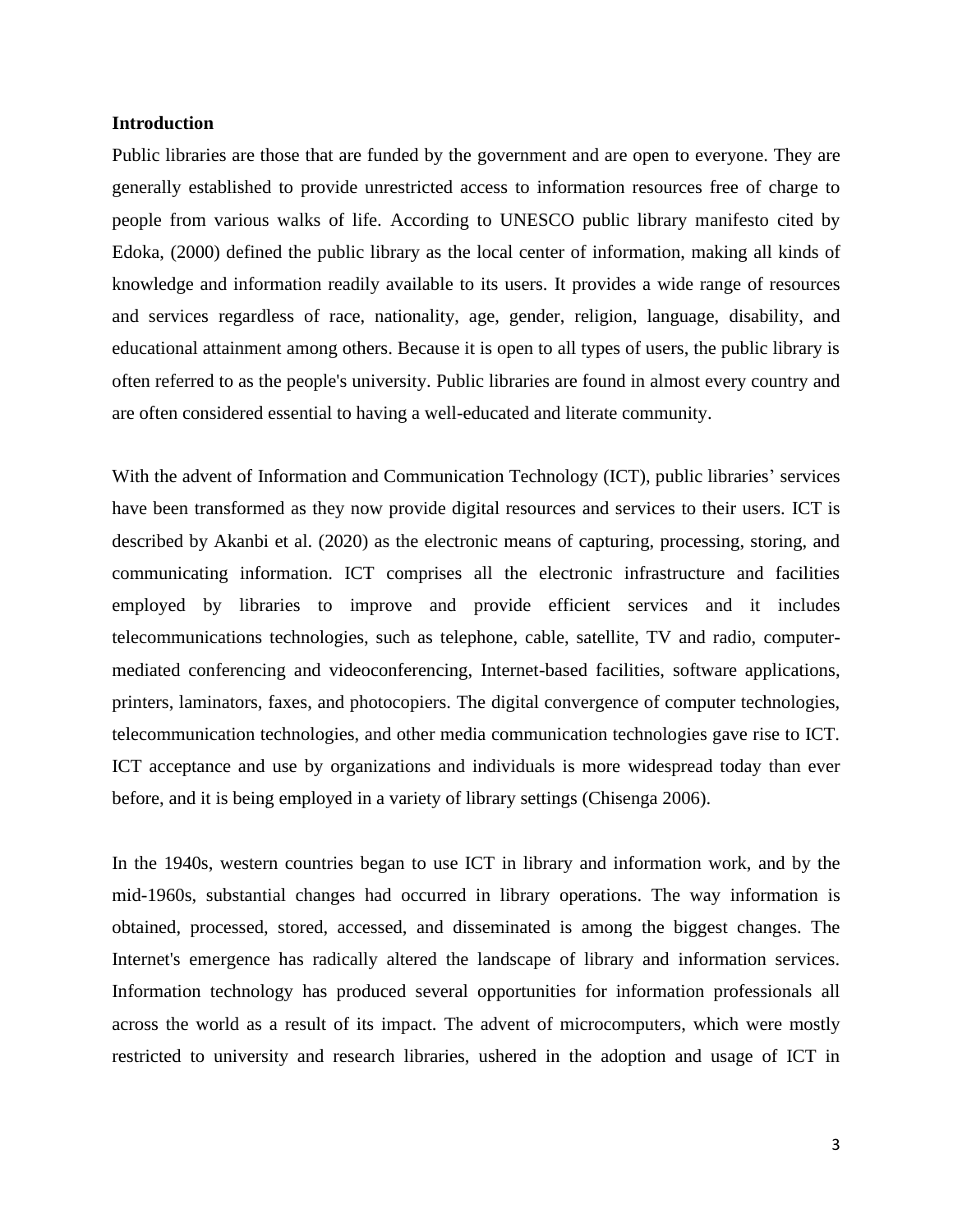African libraries in the early 1980s (Chisenga 2004). ICTs are gradually being used by various types of libraries, such as national and public libraries.

Public libraries in developed countries have completely adopted the digital revolution, and its use has resulted in improved public library service delivery. ICT technologies are currently being used to deliver value-added information services to their clients, as well as access to a wide variety of digital-based information resources and automate their core functions. (Chisengab 2006). ICT has improves the user experience in public libraries by ensuring that services are delivered quickly and efficiently (Mamafha 2014). Many public library services, including providing Internet access, conducting searches with online public access catalogs (OPACs), and so on, have been altered by the use of ICT (Patricia 2000). The use of ICT facilities has effectively and efficiently handled repetitive and routine data processing tasks that characterize public library operations.

Despite its expansion and potential for improving services and operations, the availability of ICT facilities in Nigerian public libraries is woefully inadequate, and their use is even worse (Mamman 2015). The ICT facilities that are mostly available in Nigerian public libraries are computers, UPS, printers, and scanners, and they are used for library administration and management, as well as word processing. Essential ICT services such as Internet access, online database, CDROMs, DVDs/VCDs, and library application software are rarely available. Because of this, most public libraries in Nigeria have not completely embraced the use of ICT in their operations. A variety of reasons are impeding the successful use of ICT in public library services in Nigeria. Inadequate financing, employees with limited computer proficiency, insufficient ICT equipment, unpredictable power supply, a negative attitude toward automation, the usage of inappropriate library software, and technophobia are just a few of the issues (Mamman 2015; Adeleke 2017).

If public libraries in Nigeria do not use ICT, patrons will be denied access to the entire variety of resources available through modern technology, and their services will not match their demands. Users may be dissatisfied as a result, and they may not be able to reach self-actualization or their life goals. As a result, Nigerian public libraries may be unable to contribute to national growth.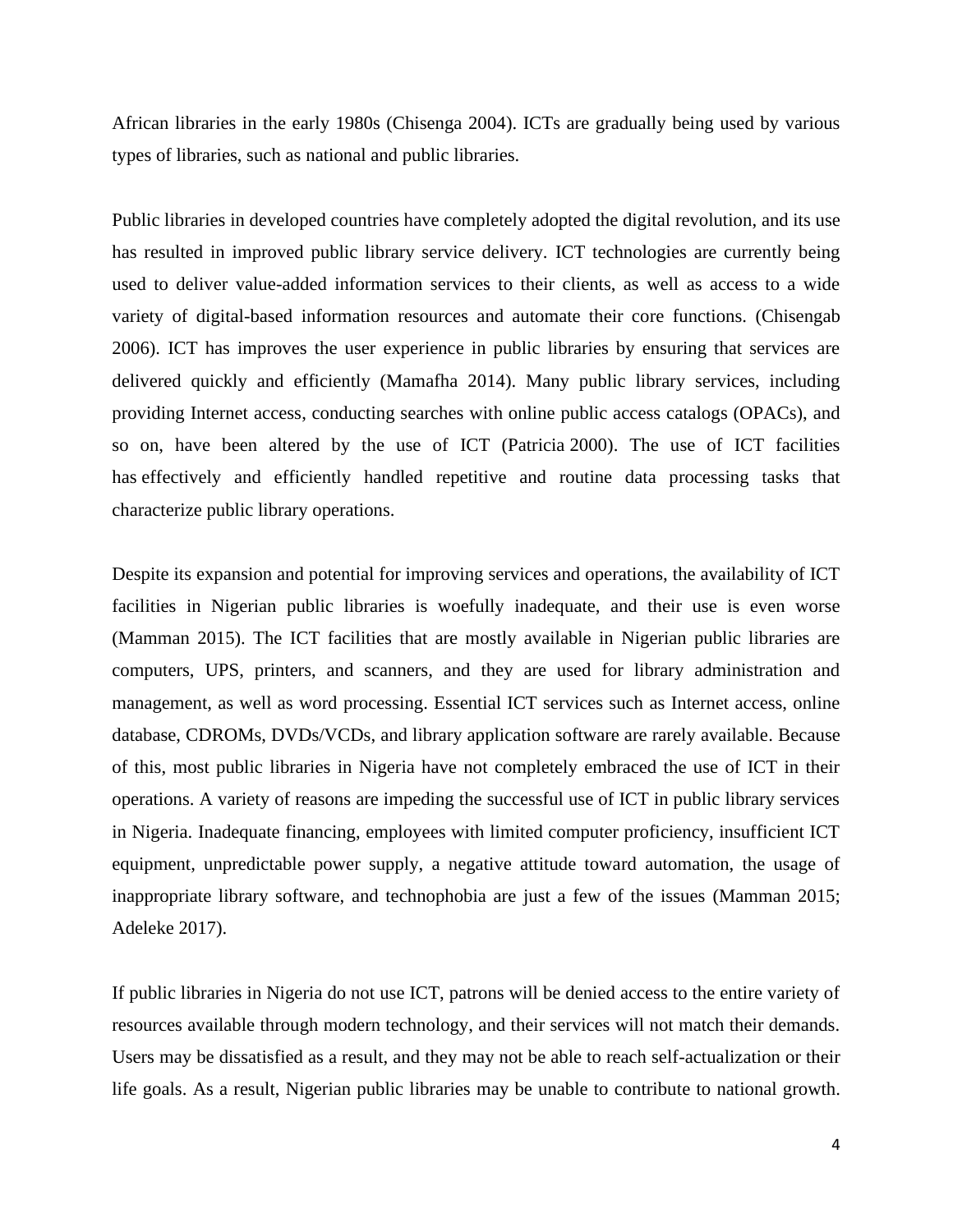To be relevant, Nigerian public libraries must recognize and take advantage of the exciting advancements in ICT to provide useful services to their patrons. The quality of library services in Nigerian public libraries will equally be enhanced when ICT is used more extensively in library operations and services. However, the researchers discovered that there are insufficient empirical studies on the use of ICT in Nigerian public libraries, which the current study aims to address. It is on this note that this study, therefore, examined the use of ICT facilities in public libraries services in Rivers State Nigeria.

# **Statement of the Problem**

ICT is critical to the growth of public libraries because it allows them to deliver better, more effective, and efficient services to their patrons. Despite its rapid expansion, it is still not widely available in most Nigerian public libraries, and this has continued to widen the gap between them and libraries in developed countries. Many Nigerian public libraries have yet to automate their services. They still make use of the outdated manual methods in providing library operations. As a result, in comparison to their counterparts in advanced countries throughout the world, they are unable to provide efficient and effective information services. Nigerian public libraries are not islands unto themselves; they must be a part of the global information system and, as such, must respond to the challenges of the electronic revolution in the same way that their counterparts in the developed world (Eze 2013) if they must remain relevant. This study, therefore, intends to examine the use of ICT facilities in public libraries services in Rivers State Nigeria.

# **Objectives of the Study**

The specific objectives of this paper are as follows:

- To identify the ICT facilities that are available in the public library in Rivers State
- To determine the extent to which ICT facilities are used for various public library operations
- To ascertain the challenges encountered in the use of ICT in public library services

#### **Research Questions**

- What are the ICT facilities that are available in the public library in Rivers State?
- To what extent are ICT facilities used in the various library operations?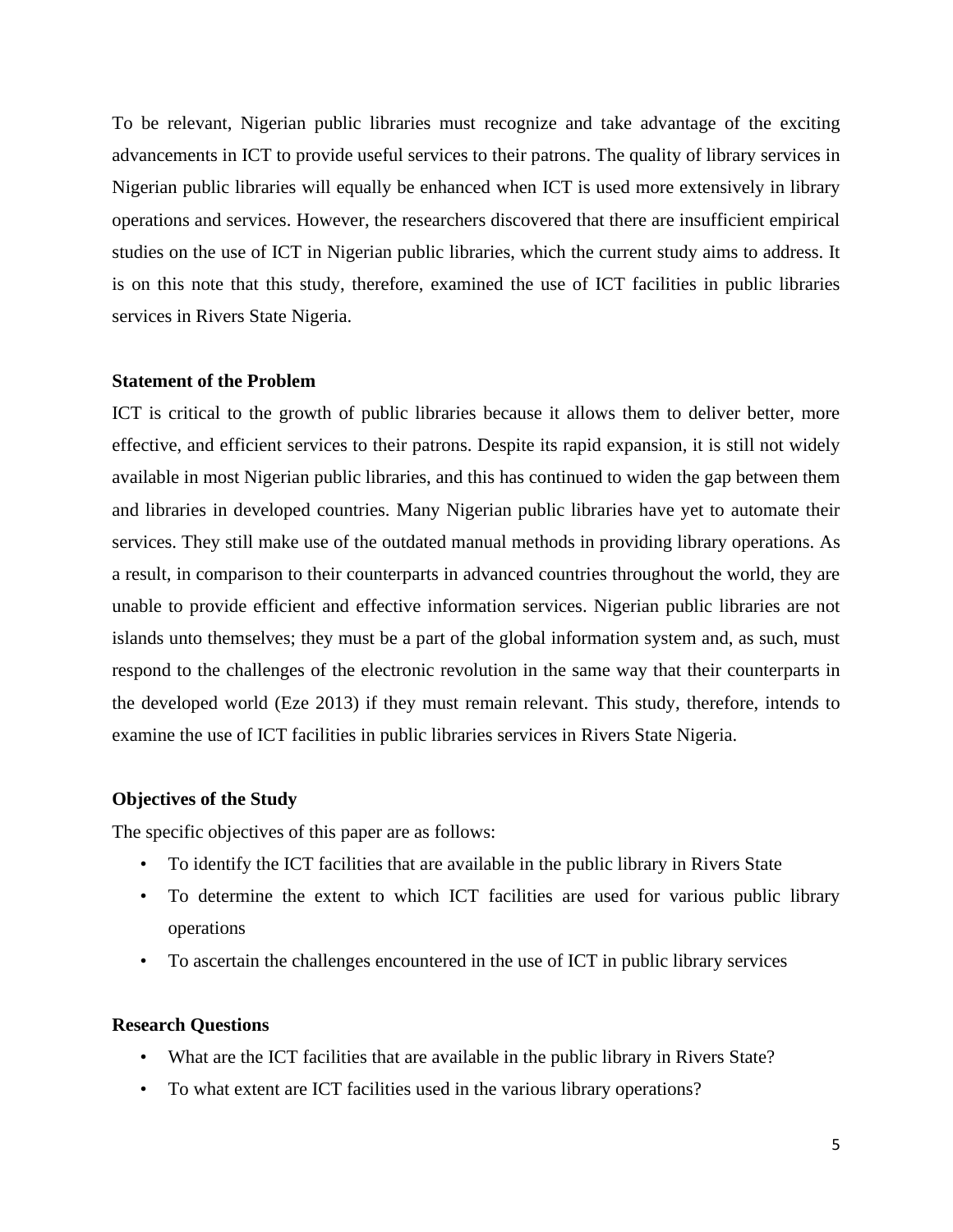• What are the challenges encountered in the use of ICT in public library services?

# **Literature Review**

Several studies have been conducted on the application of ICT in public libraries. In this section, a review of some of these studies is presented. Fitzgerald and Savage (2004) examined the impact of ICT on public libraries in Victoria, Australia, and discovered that these libraries were becoming increasingly reliant on ICT to regulate access and provide information services.

Al-Qallaf & Al-Azmi (2002) investigated the availability and use of information technology in Kuwait's public libraries. Their main focus was hardware/software, Internet connectivity, training, development, and future forecasts about the usage of information technologies. The findings reveal that there were discrepancies in the ICTs found in the libraries. Eight of the libraries had computers, while the remaining 15 did not have any type of ICT. According to the report, just a few libraries have Internet access, and automated systems are still underutilized. Poor planning, finance, a lack of skilled employees, and an inadequate building structure were highlighted as some of the reasons impeding the growth of ICTs in the public libraries studied by the authors.

Mamafha et al. (2014) conducted a study on the use of ICT in public libraries in South Africa's Ekurhuleni Metropolitan Municipality. The findings suggest that library ICT facilities were well used, but that access time limits, lack of ICT equipment, and restrictive policies in these libraries made it impossible for users to fully benefit from ICT applications. Baada et al. (2019) did a study on users' perception of the quality of public library services in the greater Accra region of Ghana. The results showed that patrons were dissatisfied with the quality and depth of equipment and facilities and particularly the absence of internet connectivity and digital collections.

In the Nigerian context, Adeleke (2017) examined the extent to which public libraries in South-West Nigeria are automated. The study's findings revealed that public library automation in South West Nigeria was limited and in various phases of development. The research revealed that there are several barriers to the efficient use of ICT in libraries. These include unreliable power supply, inadequate ICT infrastructure, a lack of technical skills, a negative attitude toward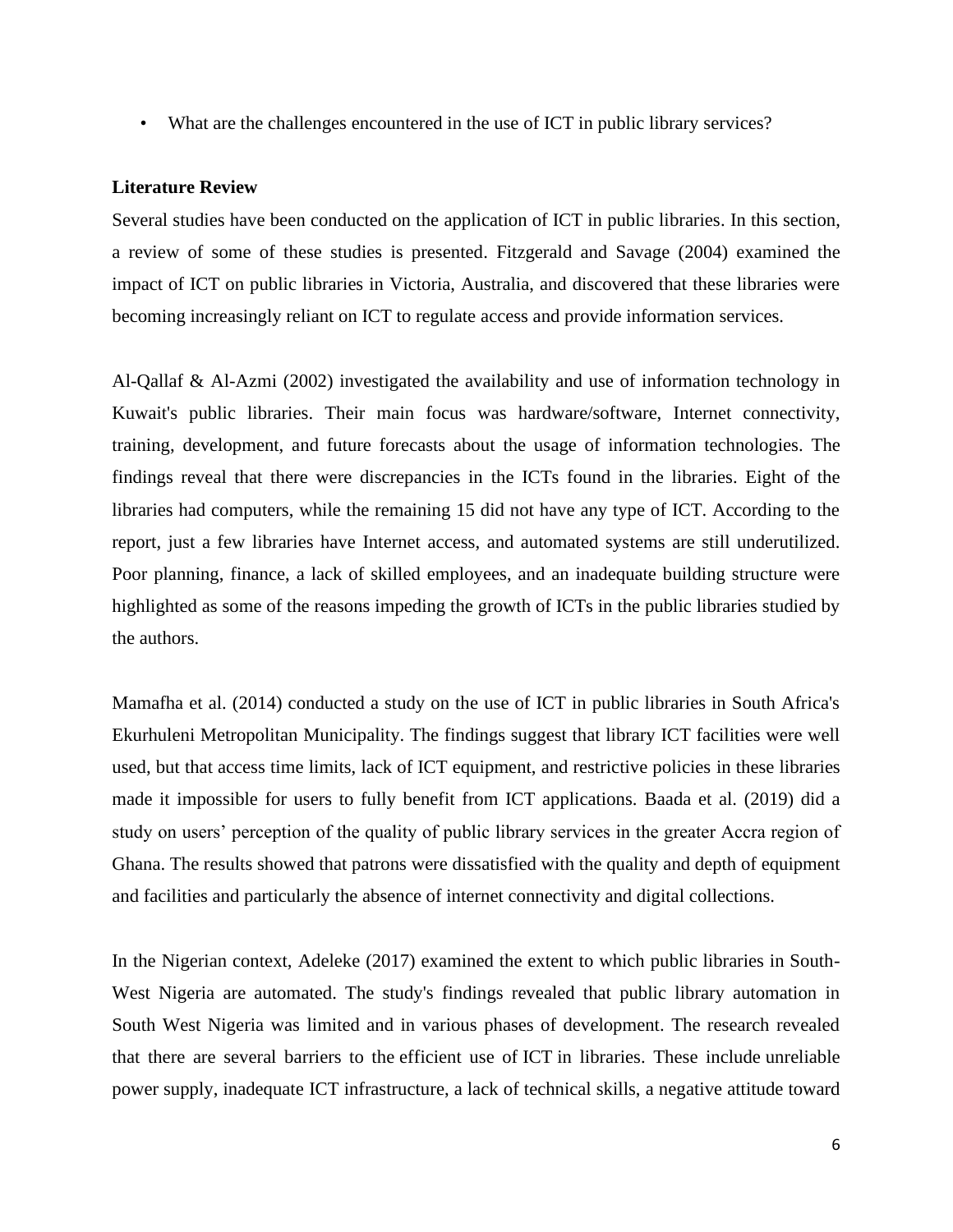automation, a lack of senior management support, the usage of improper library software, and technophobia. Mamman (2015, 103) did a study on the use of ICT in public library services in Nigeria. The research found that the availability of ICT facilities in Nigerian public libraries is woefully inadequate, and its use is equally poor. Some of the challenges to efficient use of ICT in public libraries include inadequate budget, employees with low computer skills, inadequate ICT infrastructure, and a lack of ICT knowledge among users.

Similarly, Ikenwe & Adegbilero-Iwari (2014) in a study of utilization and user satisfaction of public libraries in South West Nigeria, identified a lack of adequate information communication technologies as a major element hindering the satisfaction of users in public libraries in South West Nigeria. In Nigeria, public libraries receive less attention when it comes to the adoption of automated services, and as a result, they are less positioned to benefit from the opportunities that ICTs provide. Okuonghae & Obadare (2020) noted that poor funding, epileptic power supply, lack of adequate support from the government, and inadequate library infrastructure among others are some of the challenges faced by Nigerian public libraries in services delivery. When compared to academic libraries, ICT has yet to take hold in public libraries, according to Kadiri & Adetoro (2012).

# **Research Methodology**

The study employed a descriptive survey design. The sample of the study comprised 18 library staff out of a total population of 22 staff in the public library in Rivers State, Nigeria. The total enumeration sampling techniques were used for this study because the sample is not large. A response type of 'Available and Not Available was used for research question 1 while a fourpoint Likert scale of 'Strongly Agree', 'Agree', 'Disagree', and 'Strongly Disagree' response type was used for research questions 2-3. For Research Question 2, a mean response below 2.5 was adjudged 'low extent' while the mean response of 2.5 and above was adjudged as 'high extent'. Similarly, for Research Question 3, a mean response below 2.5 was adjudged as 'not agree', while the mean response of 2.5 and above was adjudged as 'agree'. Data were analyzed using percentages, and frequency count while SPSS was used to generate the mean and standard deviation**.** The data gathered from the study were analyzed to check for internal consistency of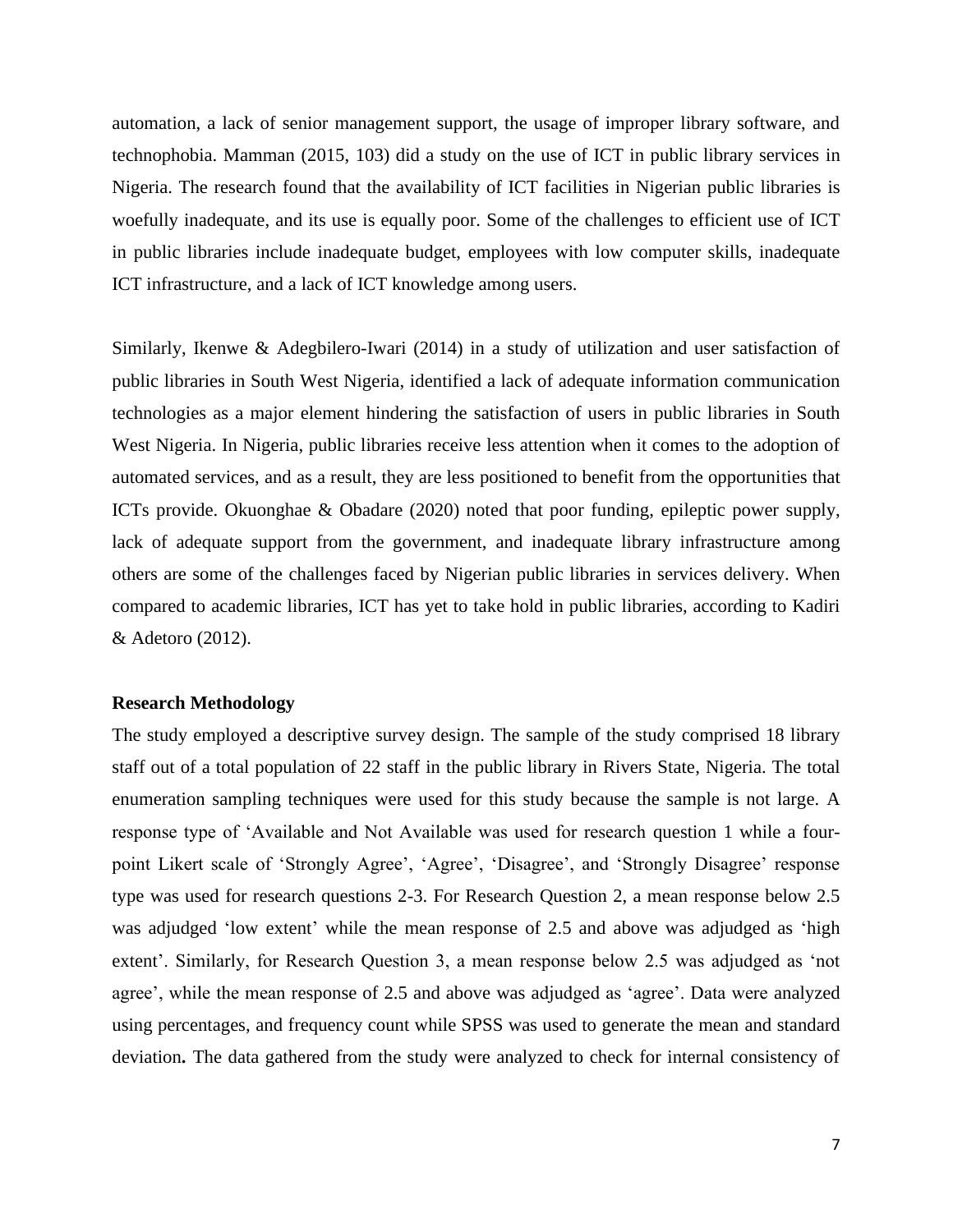reliability and the Cronbach alpha value of 0.86 was obtained. Based on the coefficient obtained, the questionnaire was considered reliable.

# **Results**

The findings of the study are presented in the following tables with explanations

# **Demographic Characteristics of Respondents**

**Table 1: Gender of the Respondents**

| <b>Gender</b> | Frequency | Percentage $(\% )$ |
|---------------|-----------|--------------------|
| Male          |           |                    |
| Female        |           | ٢Ω                 |
| <b>Total</b>  | 18        | 100                |

Table 1 shows that 9(50%) of the respondents were male while 9(50%) were also female. This implies that the majority of the respondents were

**Table 2: Age of the Respondents**

| <b>Age-Range</b>   | <b>Frequency</b> | Percentage $(\% )$ |
|--------------------|------------------|--------------------|
| $21 - 30$          |                  |                    |
| $31 - 40$          |                  | 27                 |
| $41 - 50$          |                  | ЗG                 |
| 51 years and above |                  | 28                 |
| <b>Total</b>       | 18               | 100                |

From table 2, it reveals that 7(39%) of the respondents were within the age bracket of 41- 50 years, 5(28%) were within the age bracket of 51 years and above, 4(22%) were within the age bracket of  $31 - 40$  years above whereas  $2(11\%)$  were within the age bracket of  $21-30$  years. This implies that the majority of the respondents were within the age bracket of 41-50 years.

**Table 3: Educational Qualifications of the Respondents**

| <b>Qualifications</b> | <b>Frequency</b> | Percentage $(\% )$ |
|-----------------------|------------------|--------------------|
| <b>OND/HND</b>        |                  | 39                 |
| <b>Bachelors</b>      |                  | 50                 |
| <b>Masters</b>        |                  |                    |
| PhD                   |                  |                    |
| <b>Total</b>          |                  | 100                |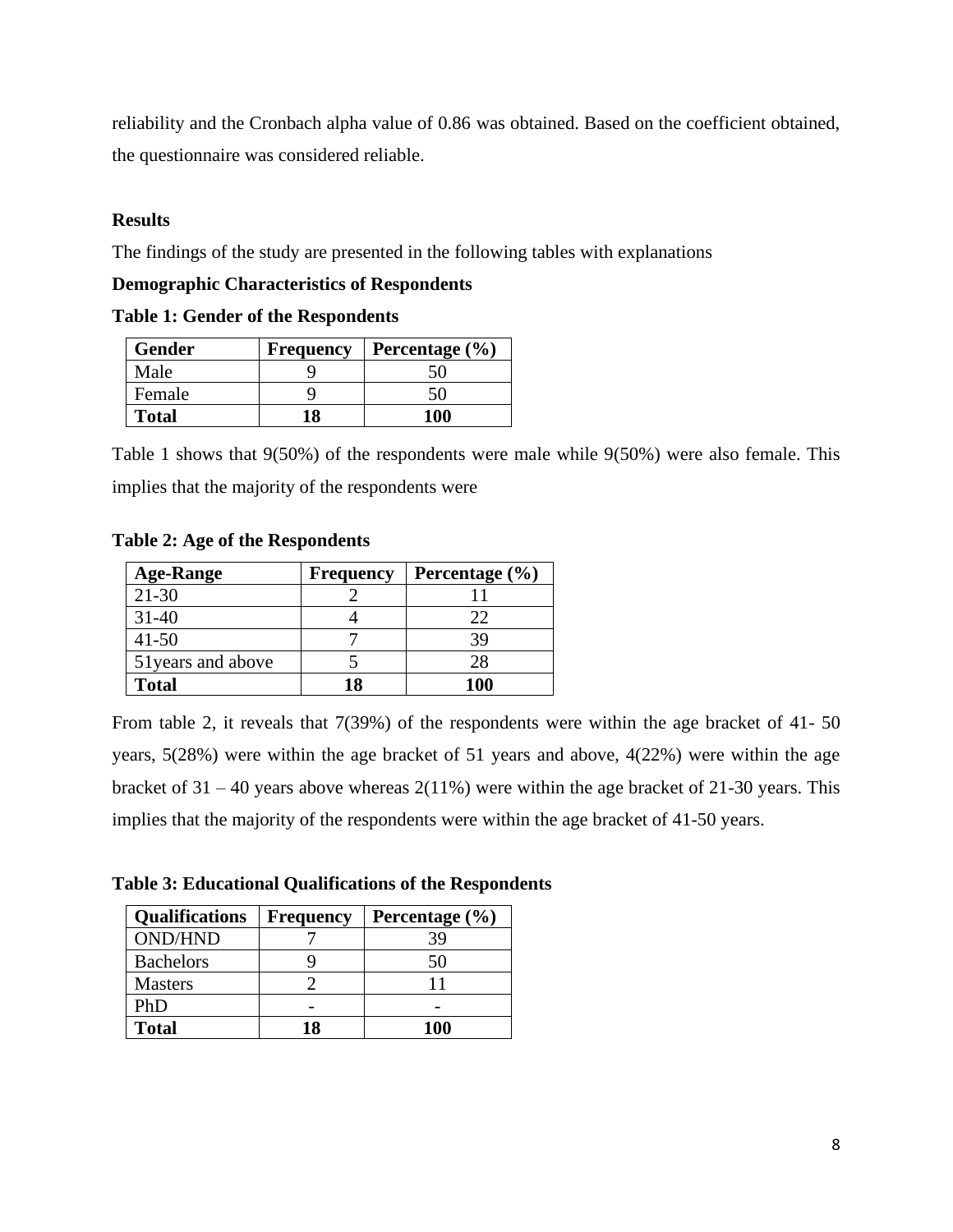Table 3 shows that the majority of the respondents 9(50%) were Bachelor's degree holders, 7(39%) were OND/HND certificate holders while 2(11%) were Master's degree holders. This implies that the majority of respondents under study were Bachelor's degree holders.

| <b>Qualifications</b> | <b>Frequency</b> | Percentage $(\% )$ |
|-----------------------|------------------|--------------------|
| Circulation unit      |                  | 39                 |
| Serials unit          |                  | 11                 |
| Acquisition unit      |                  | 17                 |
| E-library             |                  | 22                 |
| Cataloging and        |                  |                    |
| classification        |                  |                    |
| Administration        |                  | 11                 |
| <b>Total</b>          |                  | 100                |

**Table 4: Departments of the Respondents**

Table 4 shows that the majority of the respondents 7(39%) were in the circulation unit, 4(22%) were in the e-library, 3(17%) were in the acquisition unit while 2(11%) were in the serials and administration unit respectively. This implies that the majority of respondents under study were in the circulation unit.

# **Answering Research Questions**

This section discusses the findings of this study based on the research questions raised. The results are presented in Tables 5-7.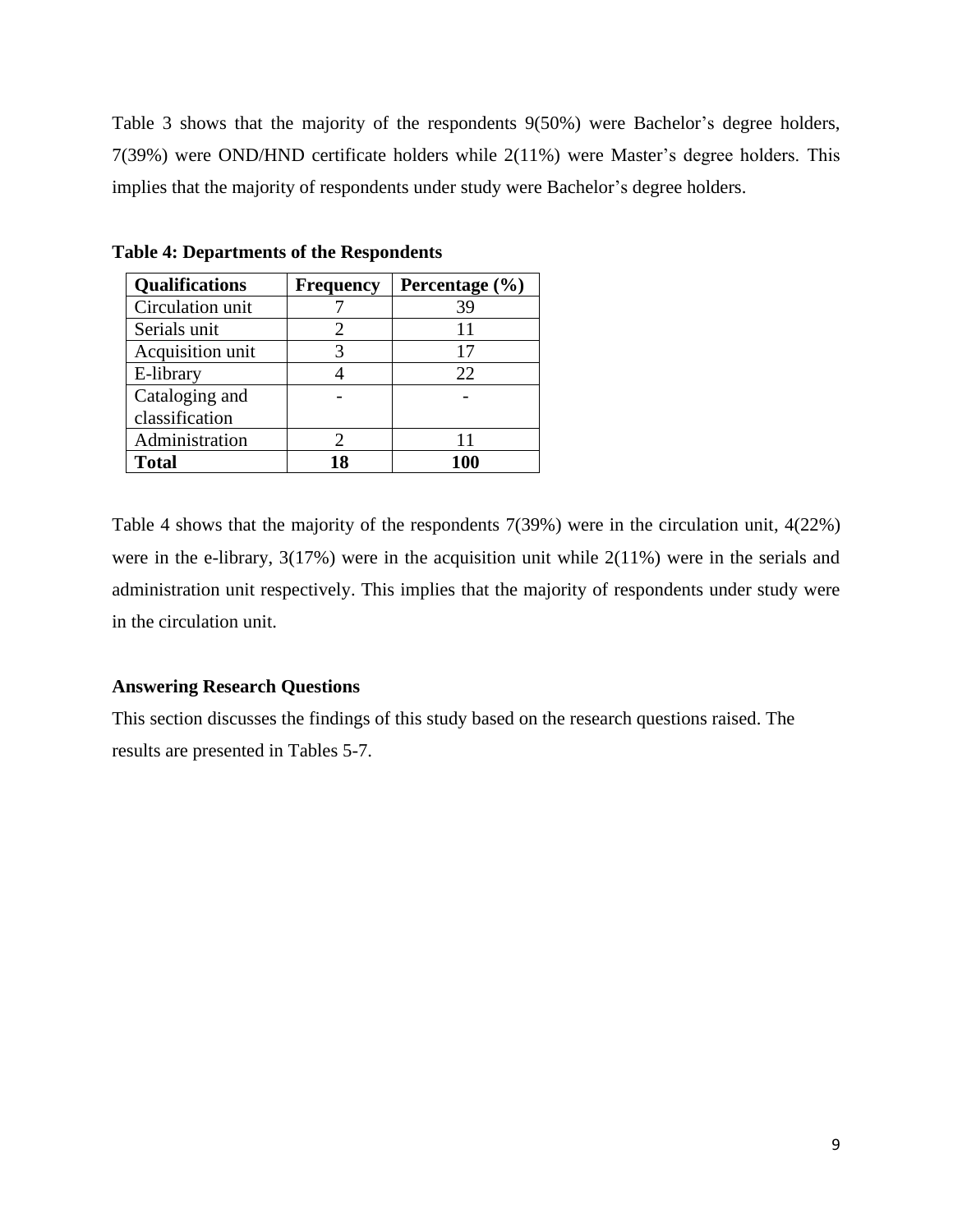**Research Question 1:** What are the ICT facilities that are available in Rivers State public library?

|  | Table 5: ICT Facilities Available in Public Library |  |
|--|-----------------------------------------------------|--|
|--|-----------------------------------------------------|--|

| S/N              | <b>ICT Facilities</b>            | <b>Available</b>         | <b>Not Available</b> |
|------------------|----------------------------------|--------------------------|----------------------|
| 1.               | Computer systems                 | Available                |                      |
| 2.               | Printers                         | Available                |                      |
| 3.               | Photocopiers                     | Available                |                      |
| $\overline{4}$ . | Uninterrupted power supply (UPS) | Available                |                      |
| 5.               | <b>Scanners</b>                  | Available                |                      |
| 6.               | Smartphone's                     | Available                |                      |
| 7.               | Internet services                |                          | Not Available        |
| 8.               | CD/DVD                           |                          | Not Available        |
| 9.               | Library management software      |                          | Not Available        |
| 10.              | Audio/videotapes                 |                          | Not Available        |
| 11.              | Telephone (intercom)             |                          | Not Available        |
| 12.              | Satellite connection             | $\overline{a}$           | Not Available        |
| 13.              | Electronic resources             |                          | Not Available        |
| 14.              | Bar code sensors/readers         |                          | Not Available        |
| 15.              | Projectors                       | $\overline{\phantom{0}}$ | Not Available        |
| 16.              | <b>CCTV Camera</b>               |                          | Not Available        |
| 17.              | Digital cameras                  |                          | Not Available        |
| 18.              | Radio                            |                          | Not Available        |
| 19.              | Television                       |                          | Not Available        |

Table 5 shows the ICT facilities available in the public library in Rivers State. Table 5, therefore, shows that items 1-6 which are computer systems, printers, photocopiers, uninterrupted power supply, scanners, and Smartphones are the only ICT facilities available in the library. Items 7-19 are therefore not available. This implies that there is a general lack of ICT facilities in the public library in Rivers State.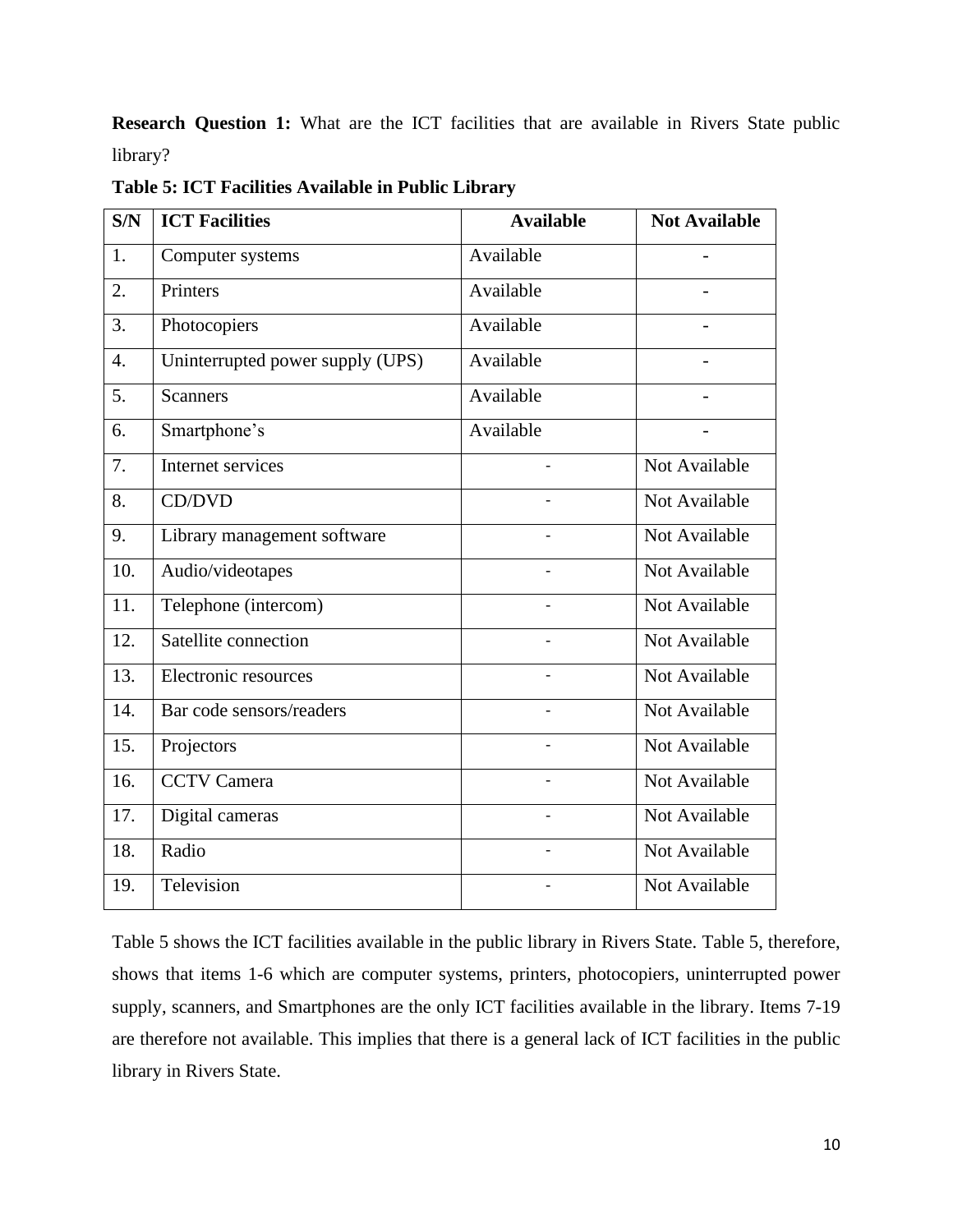**Research Question 2:** To what extent are ICT facilities utilized in the various library operations?

| S/N              | <b>Library Operations</b>                        | <b>SA</b>      | A              | D              | <b>SD</b>      | <b>Mean</b> | S.D  | <b>Remark</b> |
|------------------|--------------------------------------------------|----------------|----------------|----------------|----------------|-------------|------|---------------|
| 1.               | and<br>Library<br>management<br>administration   | 8              | $\overline{4}$ | 1              | 5              | 2.8         | 1.29 | High extent   |
| 2.               | Cataloging $&$ classification                    | $\overline{4}$ | 8              | 3              | 3              | 2.7         | 1.01 | High extent   |
| 3.               | Selection and acquisition                        | 5              | $\overline{4}$ | 5              | $\overline{4}$ | 2.5         | 1.14 | High extent   |
| $\overline{4}$ . | Internet services/access                         | 3              | 5              | 6              | $\overline{4}$ | 2.3         | 1.03 | Low extent    |
| 5.               | Serials control                                  | $\overline{2}$ | 3              | 9              | $\overline{4}$ | 2.1         | 0.92 | Low extent    |
| 6.               | Reference services                               | $\overline{2}$ | 3              | 8              | 5              | 2.1         | 0.96 | Low extent    |
| 7.               | Interlibrary cooperation and lending<br>services | $\overline{2}$ | 5              | $\overline{2}$ | 9              | 2.0         | 1.13 | Low extent    |
| 8.               | Information literacy skills                      | $\overline{2}$ | $\overline{4}$ | 5              | $\overline{7}$ | 2.0         | 1.05 | Low extent    |
| 9.               | Circulation control                              |                | $\overline{4}$ | 8              | 6              | 1.8         | 0.75 | Low extent    |
| 10.              | Current awareness services                       |                | 5              | $\overline{4}$ | 9              | 1.7         | 0.87 | Low extent    |
|                  | <b>Grand Mean</b>                                |                |                |                |                | 2.2         | 1.02 |               |

**Table 6: Extent of ICT Facilities Use in Library Operations**

Table 6 reveals the library services provided through the use of ICT facilities. The table reveals that items 1-3 have mean values of 2.5 and above while items 4-10 all have mean values that are below the accepted criterion mean of (2.5). Table 6, therefore, reveals that items 1-3, library management and administration, cataloging & classification, selection, and acquisition are the only library operations that are managed by ICT facilities. Items 4-10, therefore, show a poor usage of ICT facilities in library operations as revealed in the mean scores of the listed items. This implies that there is a general poor usage of ICT facilities in library operations.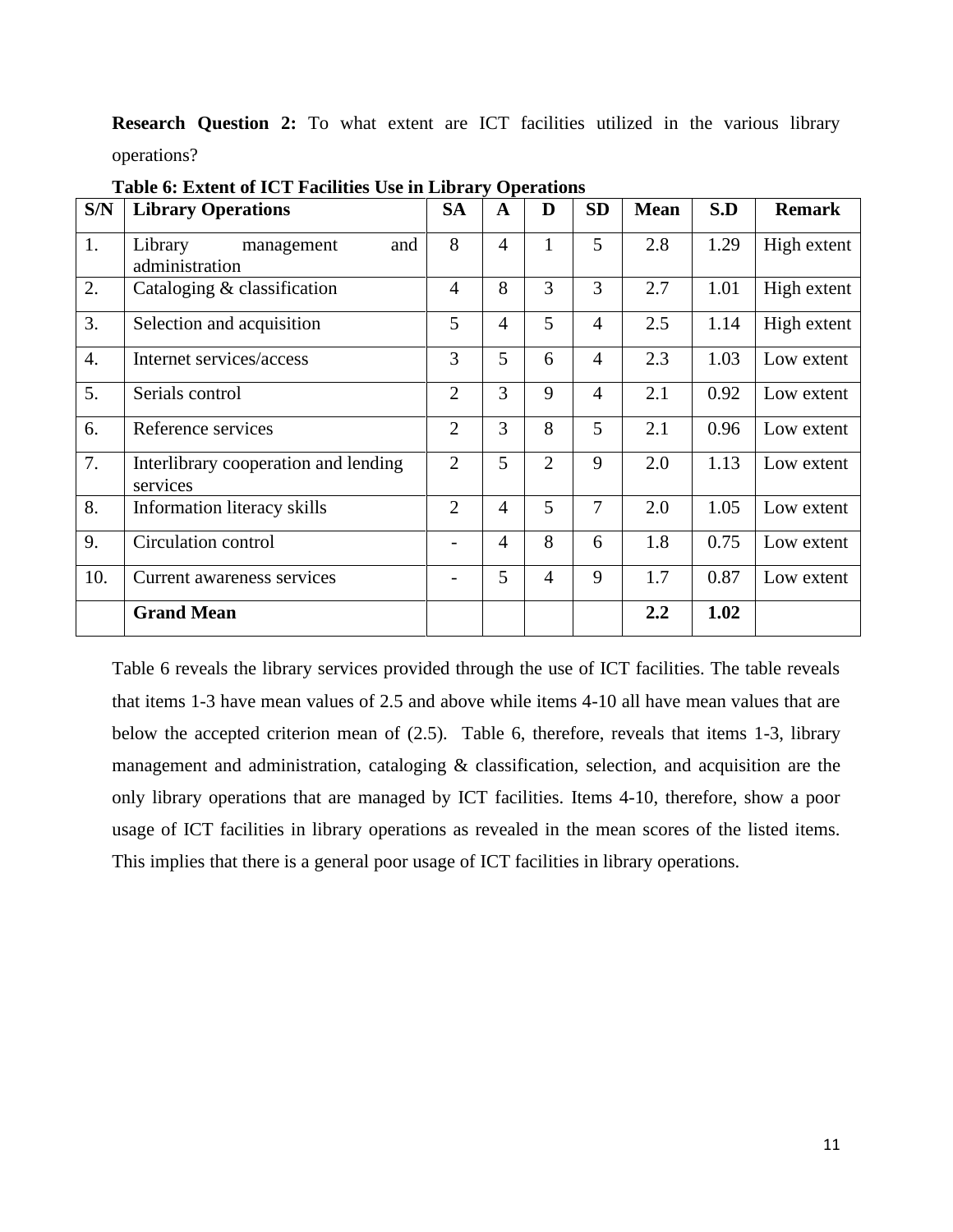**Research Question 3:** What are the challenges encountered in the use of ICT in public library operations?

| S/N | <b>Challenges</b>                   | <b>SA</b> | A                     | D | <b>SD</b> | <b>Mean</b> | S.D  |
|-----|-------------------------------------|-----------|-----------------------|---|-----------|-------------|------|
| 1.  | Lack of adequate funding            | 15        | $\overline{2}$        |   |           | 3.7         | 0.75 |
| 2.  | Lack of internet connectivity       | 14        | $\mathcal{D}_{\cdot}$ |   |           | 3.6         | 0.84 |
| 3.  | Poor electricity supply             | 11        |                       |   |           | 3.6         | 0.50 |
| 4.  | Lack of ICT skills                  | 9         | 6                     | 3 |           | 3.3         | 0.76 |
| 5.  | Lack of access to computers/laptops | 4         | 9                     | 5 |           | 2.9         | 0.72 |
|     | <b>Grand Mean</b>                   |           |                       |   |           | 3.4         | 0.71 |

**Table 7: Challenges Encountered in the Use of ICT in Public Library Operations**

Table 7 shows the responses to the challenges encountered in the use of ICT facilities in public library operations in Rivers State. Table 7, therefore, shows that all the items 1-6 have mean values that are above the criterion mean of (2.5). More so, the grand mean (3.4) is greater than the criterion mean (2.5), this shows that all the items in table 7 are the challenges to the use of ICT equipment. Most notable among the challenges is lack of adequate funding, poor internet connectivity, and poor electricity supply.

#### **Discussion**

This paper examined the utilization of Information and Communication Technology (ICT) in public library services in Rivers State, Nigeria. The study revealed that there is a severe dearth of ICT facilities in public libraries in Rivers State. The Nigerian government's stance towards library funding, particularly public libraries, is to blame for the shortage of ICT facilities. Due to a long-standing culture of inadequate educational funding, library facilities have been neglected and deteriorated. As a result of their ignorance of the importance of libraries to national development, governments do not recognize the necessity to effectively fund libraries. This finding is in conformity with the findings of Mamman (2015) who established that there is a shortage of ICT facilities in most public libraries in Nigeria. The study also discovered that there is a general poor usage of ICT facilities in library operations. This may be a result of the lack of ICT facilities in the library. This finding conforms to the findings of Chisenga (2004) who also found low usage of ICT facilities in public library operations in Africa, Nigeria inclusive. Lastly, the study established that lack of adequate funding, poor internet connectivity, and poor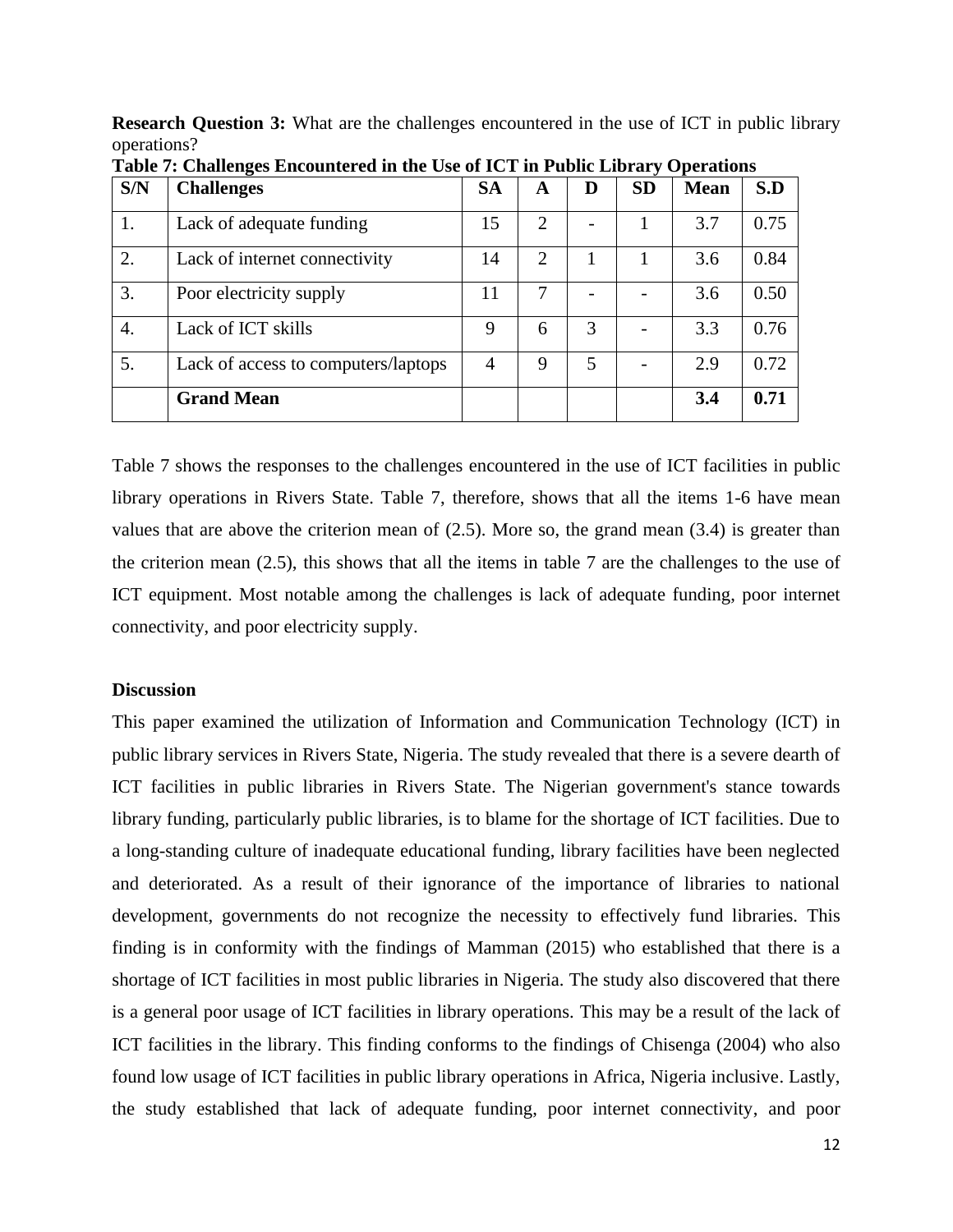electricity supply were some of the major challenges to the use of ICT facilities in the public library in Rivers State. However, the problem of poor internet connectivity and poor electricity supply may be largely due to a lack of funds to acquire adequate ICT infrastructures, pay for Internet subscriptions and provide alternative sources of power supply. This finding is therefore in agreement with the findings of Okuonghae & Obadare (2020); Adeleke (2015) who also found that poor funding, epileptic power supply, and inadequate ICT facilities were the major barrier to ICT utilization in public libraries in Nigeria.

#### **Conclusion and Recommendations**

The paper examined the utilization of Information and Communication Technology (ICT) in public library services in Rivers State, Nigeria. This study confirmed that there is an acute shortage of ICT facilities and poor usage of ICT facilities. The study also established that lack of adequate funding, poor internet connectivity, and poor electricity supply were some of the major challenges to the use of ICT facilities in the public library in Rivers State. Based on the findings, the researchers recommended that the state government should provide adequate funding for the library to acquire the necessary ICT infrastructures, ICT facilities, and alternative sources of power supply. The public library authority should partner with international and local agencies in ensuring the provision of ICT facilities. The library should also sponsor its staff for ICT-related workshops and training and should organize workshops and seminars on ICT literacy for their users. The study concluded that public libraries in Nigeria must use ICT facilities and resources if they are to remain relevant in this digital era.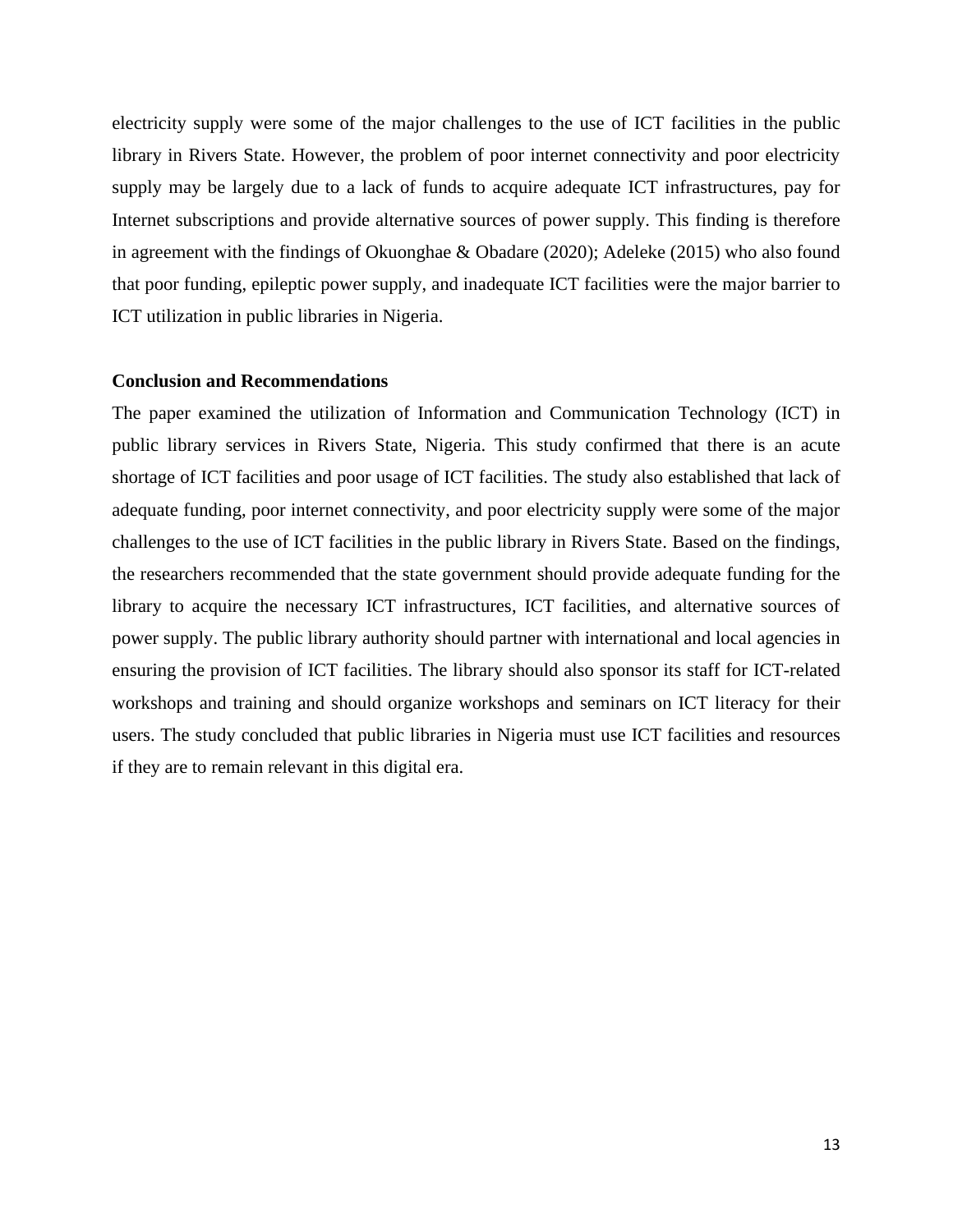# **References**

- Achebe, N.E.E. 2005. The state of ICT in Nigerian public libraries. *Coal City Libraries* 2(1&2): 13-31.
- Adeleke, O. A. 2017. An investigation of the extent of automation of public libraries in South-West Nigeria. PhD thesis, University of KwaZulu-Natal, Pietermaritzburg, South Africa.
- Akanbi, M. L., Ogunleye, D. O. and Sulaiman, K. A. 2020. Application of ICT in information dissemination in special libraries in Nigeria. *Record and Library Journal*, 6(1), 1-13. <https://e-journal.unair.ac.id/index.php/RLJ>
- Al-Qallaf, C. and Al-Azmi, H. 2002. Information technology in public libraries in Kuwait: A first study. *The International Information & Library Review* 34(4): 289-308.
- Baada, F. Naazi-Ale, Baayel, P., Bekoe, S. and Banbil, S. 2019. Users' perception of the quality of public library services in the greater Accra region of Ghana: An application of the LibQUAL+ model. *Library Philosophy and Practice (ejournal).*2496. <https://digitalcommons.unl.edu/libphilprac/249>
- Chisenga, J. 2004. The use of information and communication technologies (ICTs) in African public library services: A survey of ten countries in Anglophone Africa. INASP infobrief3: 1-14. http://www.inasp.info
- Chisenga, J. 2006. Information and communication technologies: Opportunities and challenges for National and University libraries in Eastern, Central and Southern Africa. file:///C:/Users/User/Documents/ICT%20and%20Public%20libraries/11881784.pdf
- Eze, J.U. 2013. Re-equipping the Nigerian public library system and services for the 21st century. *International Journal of Library and Information Science Review* 5(10): 300- 305.
- Eze, J. 2012. Cataloguing in the era of ICT: What is happening in public libraries of South-East Nigeria. *Library Philosophy and Practice*. 760: 1-8. <http://digitalcommons.unl.edu/libphilprac/760>
- Fitzgerald, B. and Savage, F. 2004. Public libraries in Victoria, Australia: An overview of current ICT developments, challenges and issues. *OCLC System and Services* 20 (1): 24- 30.
- Ikenwe, J. and Adegbilero-Iwari, I. 2014. Utilization and user satisfaction of public library services in South West Nigeria in the 21st century: A survey. *International Journal of Library Science* 3(1): 1-6.